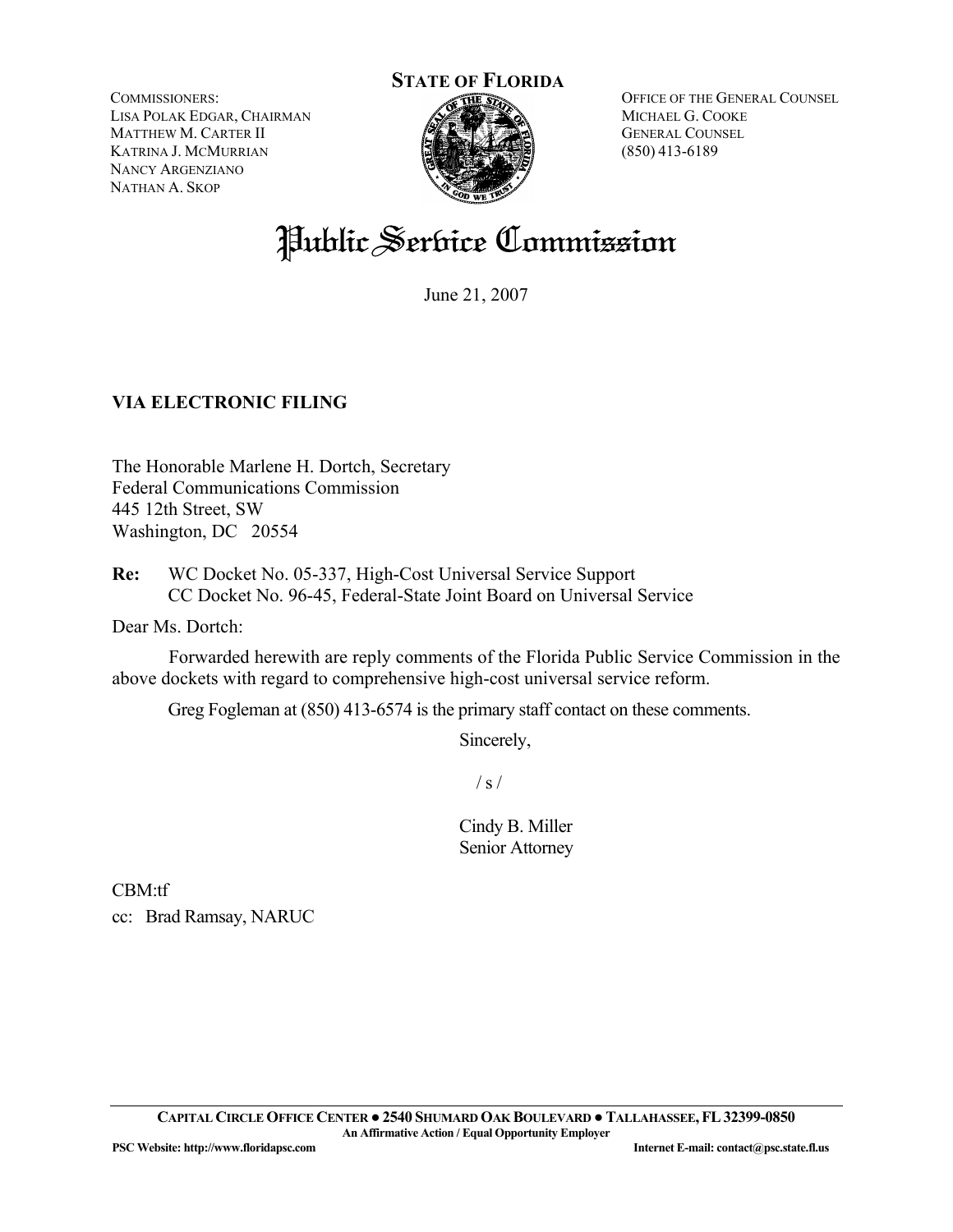#### **Before the Federal Communications Commission Washington, D.C. 20554**

| In the Matter of                               |                      |
|------------------------------------------------|----------------------|
| High-Cost Universal Service Support            | WC Docket No. 05-337 |
| Federal-State Joint Board on Universal Service | CC Docket No. 96-45  |
|                                                |                      |

### **REPLY COMMENTS OF THE FLORIDA PUBLIC SERVICE COMMISSION IN RESPONSE TO THE UNIVERSAL SERVICE JOINT BOARD'S PUBLIC NOTICE SEEKING COMMENT ON COMPREHENSIVE HIGH-COST UNIVERSAL SERVICE REFORM**

CHAIRMAN LISA POLAK EDGAR COMMISSIONER MATTHEW M. CARTER II COMMISSIONER KATRINA J. MCMURRIAN COMMISSIONER NANCY ARGENZIANO COMMISSIONER NATHAN A. SKOP

June 21, 2007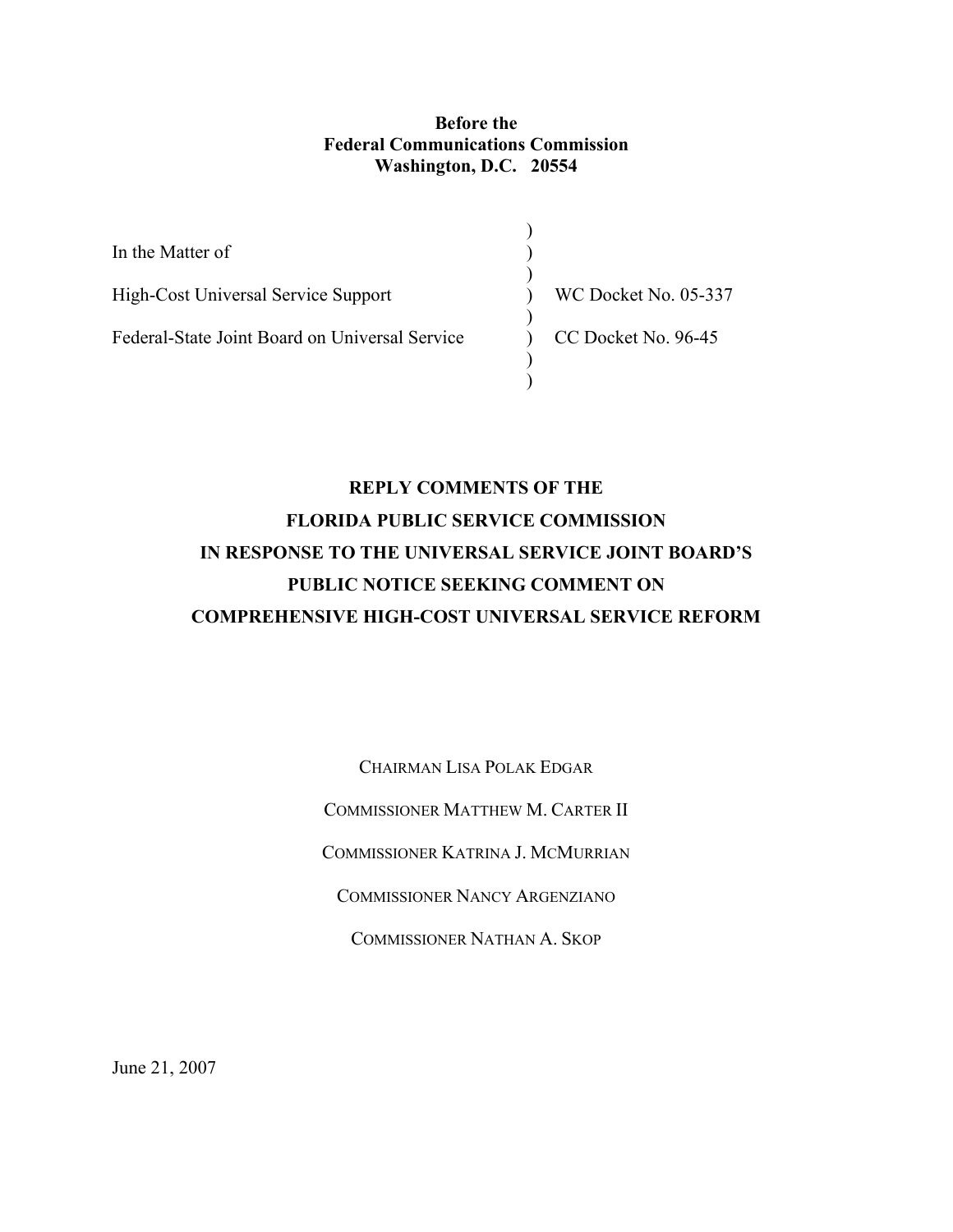#### **Table of Contents**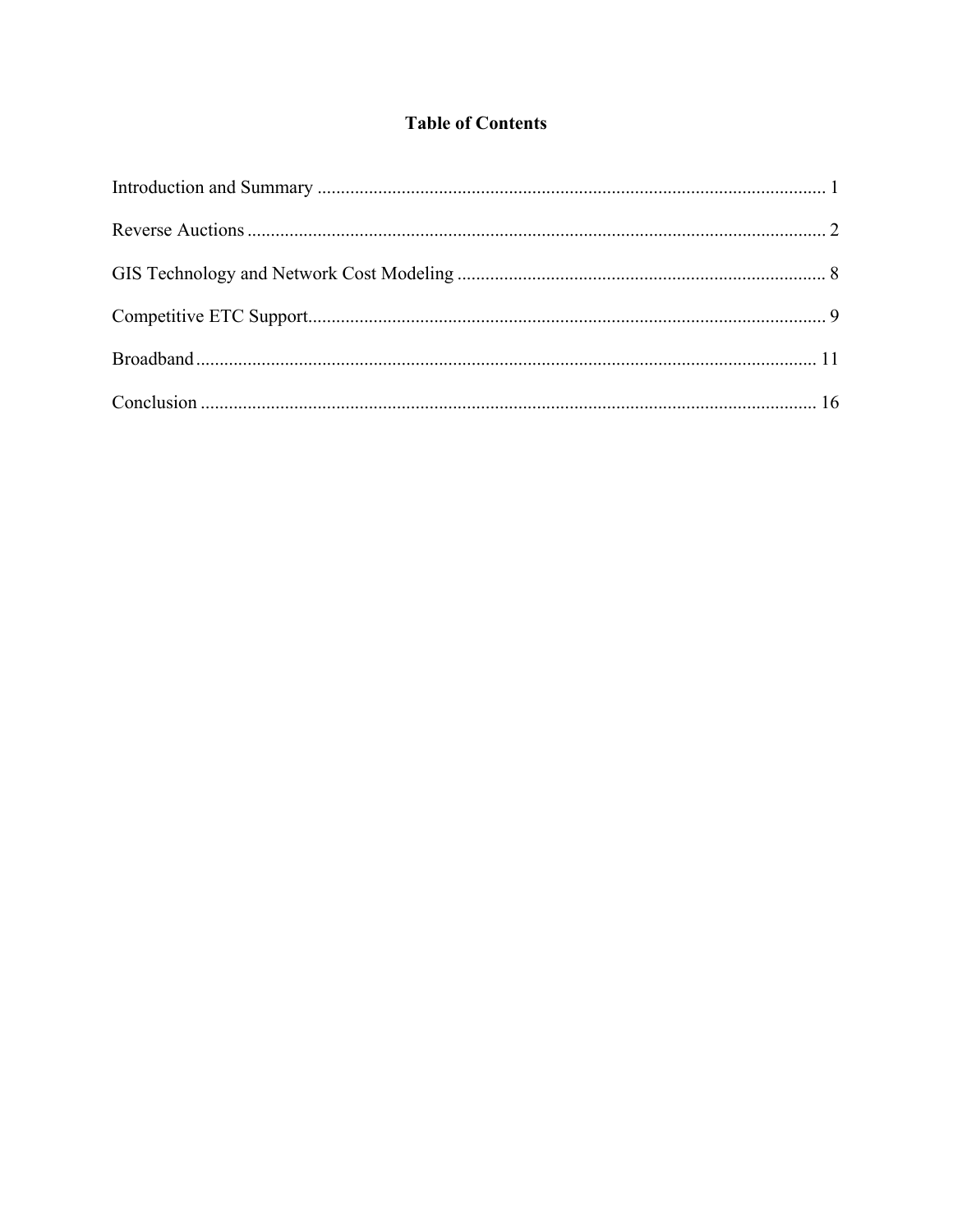#### **Introduction and Summary**

 The Florida Public Service Commission (FPSC) submits these comments in response to the Federal-State Universal Service Joint Board's Public Notice (Notice) released on May 1, 2007.<sup>1</sup> In this Notice, the Federal-State Joint Board on Universal Service (Joint Board) seeks comment on various measures to reform the federal high-cost universal service programs.

 The FPSC supports the Joint Board's recommendation to place an interim cap on the support available to CETCs while it completes a more comprehensive recommendation. As noted in our previous comments, the growth in the number of competitive eligible telecommunications carriers (CETCs), and the support they receive, has strained the program.<sup>2</sup> Current high-cost distribution methods have failed to balance the needs of those receiving support with those that ultimately have to pay for such support. The escalation of the fund's size threatens the affordability that the program is intended to safeguard. As the Tenth Circuit recognized, "excessive subsidization may affect the affordability of telecommunications services, thus violating the principles in  $\S254(b)(1)$ ."<sup>3</sup> Regarding the issues raised in this Notice, the FPSC takes the following positions:

 *Reverse Auctions*: The FPSC believes that reverse auctions have the potential to stop the alarming growth in the universal service fund, recognize the benefits of a market approach, and mitigate the inequities in the current program. Of the proposals, Verizon's is the most fully developed. In contrast, the CTIA proposal perpetuates the current excesses of the high-cost fund.

<sup>&</sup>lt;sup>1</sup> FCC, Public Notice. *Federal-State Joint Board on Universal Service Seeks Comment on Long Term, Comprehensive High-Cost Universal Service Reform*. CC Docket No. 96-45, WC Docket No. 05-337. FCC 07J-2. Released May 1, 2007.

 $2^{2}$  Ex Parte Comments of the FPSC in CC Docket No. 96-45. Filed on November 20, 2006. In 2002, fewer than 30 designated CETCs received approximately \$189 million in high-cost support. By 2006, the approximately 650 designated CETCs received more than \$1 billion in support. 3 *Qwest Communications International v. FCC*, 398 F.3d 1222, 1234 (2005).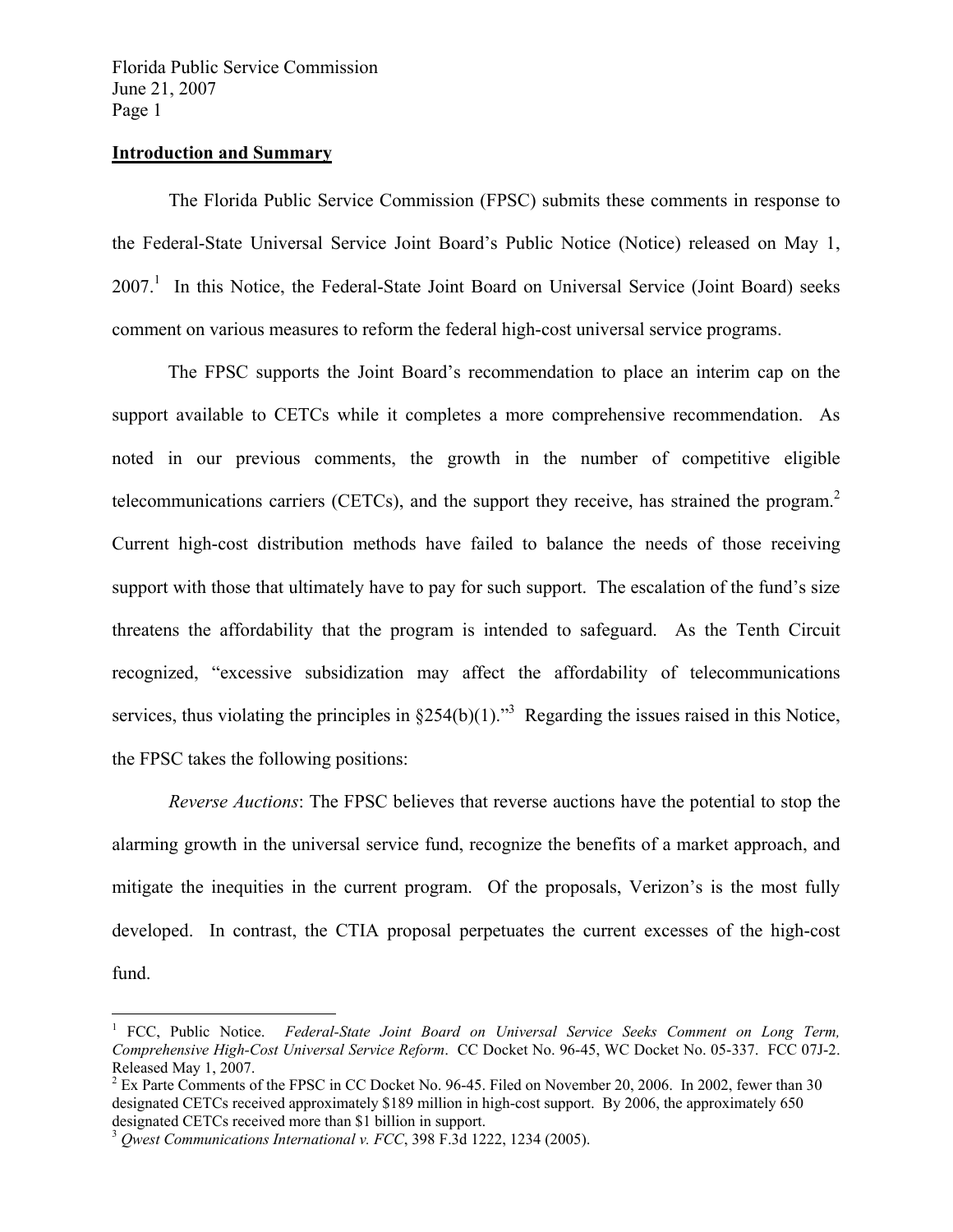*Use of GIS data*: The FPSC has traditionally endorsed improvements and updates to the FCC's Synthesis Model in order to more accurately estimate carriers' costs. The FPSC believes that incorporating geographic information systems (GIS) data would be an improvement and has the potential to more accurately distribute support. A revised forward-looking model, that more accurately targets support while capturing important key characteristics affecting costs, is desirable.

 *Competitive ETC Support*: The FPSC reiterates our prior position that a carrier's support should be based on its own costs, capped at the support level of the incumbent eligible telecommunications carrier. Competitive neutrality should not be interpreted as requiring that every carrier receive the same amount of support, but rather, that all eligible carriers have an equal opportunity to compete for support. Universal service should not be used as a tool to create incentives for uneconomic competition.

 *Support for Broadband*: The FPSC believes that it is premature to add broadband to the list of supported services at this time. While consumer adoption of broadband services has been consistently increasing, a "substantial majority of residential consumers" have not yet adopted it.<sup>4</sup> Furthermore, expanding the definition of supported services to include broadband would significantly increase the size of the fund at a time when it is already under significant pressure.

#### **Reverse Auctions**

 The Joint Board seeks comment on certain proposals from Alltel Wireless, Verizon, and CTIA. Verizon and CTIA have provided the most comprehensive proposals for the use of reverse auctions (competitive bidding) to determine support for high-cost areas. Verizon and CTIA presented competing reverse auction proposals at the FCC's *en banc* hearing in February

<u>.</u>

 $4\,47$  U.S.C. § 254(c)(1)(B)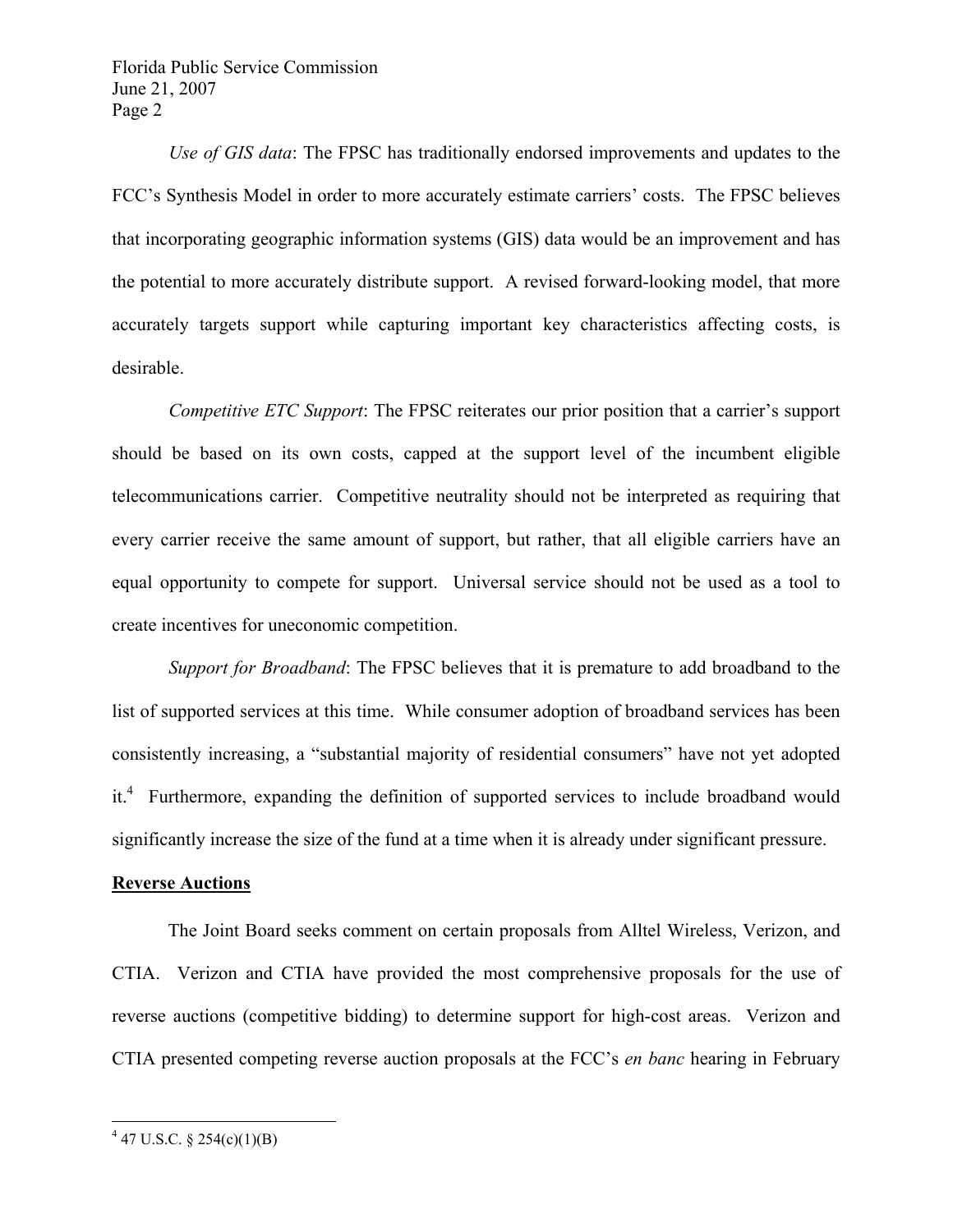2007; Verizon has since provided an update to its proposal.<sup>5</sup> In addition, Alltel Wireless filed a February 16, 2007, proposal that supported broadband auctions and certain interim reforms to the high-cost mechanism. The FPSC has previously stated that: "reverse auctions have the potential to stop the alarming growth in the universal service fund, recognize the benefits of a market approach, and mitigate the inequities in the current program." We provide comment on each of these proposals below.

#### *Comments on the Verizon Proposal*

The FPSC believes certain aspects of Verizon's proposed auction mechanism have merit. In particular, Verizon proposes that carriers bid for a given area on a lump sum (or flat amount) basis, as opposed to a per line basis, as suggested by CTIA. According to Verizon's flat amount auction, high-cost support for a geographic area would then be distributed to a single "winner," (i.e., the lowest bidder). The distribution of support using a flat amount approach requires bidders to take into consideration their own costs for implementing the required universal service obligation, thus revealing their required support levels. This aspect of reverse auctions would allow policy makers to focus on defining and enforcing the provision of supported services, while allowing market participants to arrive at the level of support that is sufficient to provide supported services.

The FPSC notes that reverse auctions, particularly the use of flat payments to distribute high-cost support, could address many of the more pressing reform issues before the Joint Board and the FCC. Verizon lists several advantages of this approach:  $<sup>7</sup>$ </sup>

<sup>&</sup>lt;sup>5</sup> Verizon comments submitted May 31, 2007, in response to the FCC's Public Notice on Comprehensive Reform.

<sup>&</sup>lt;sup>6</sup> FPSC *ex parte* comments submitted November 20, 2006, in response to the FCC's August 2006 Public Notice, p.11.

 $\sqrt{7}$  Verizon letter to Commissioners Tate and Baum, Feb 9, 2007. pp.6-7.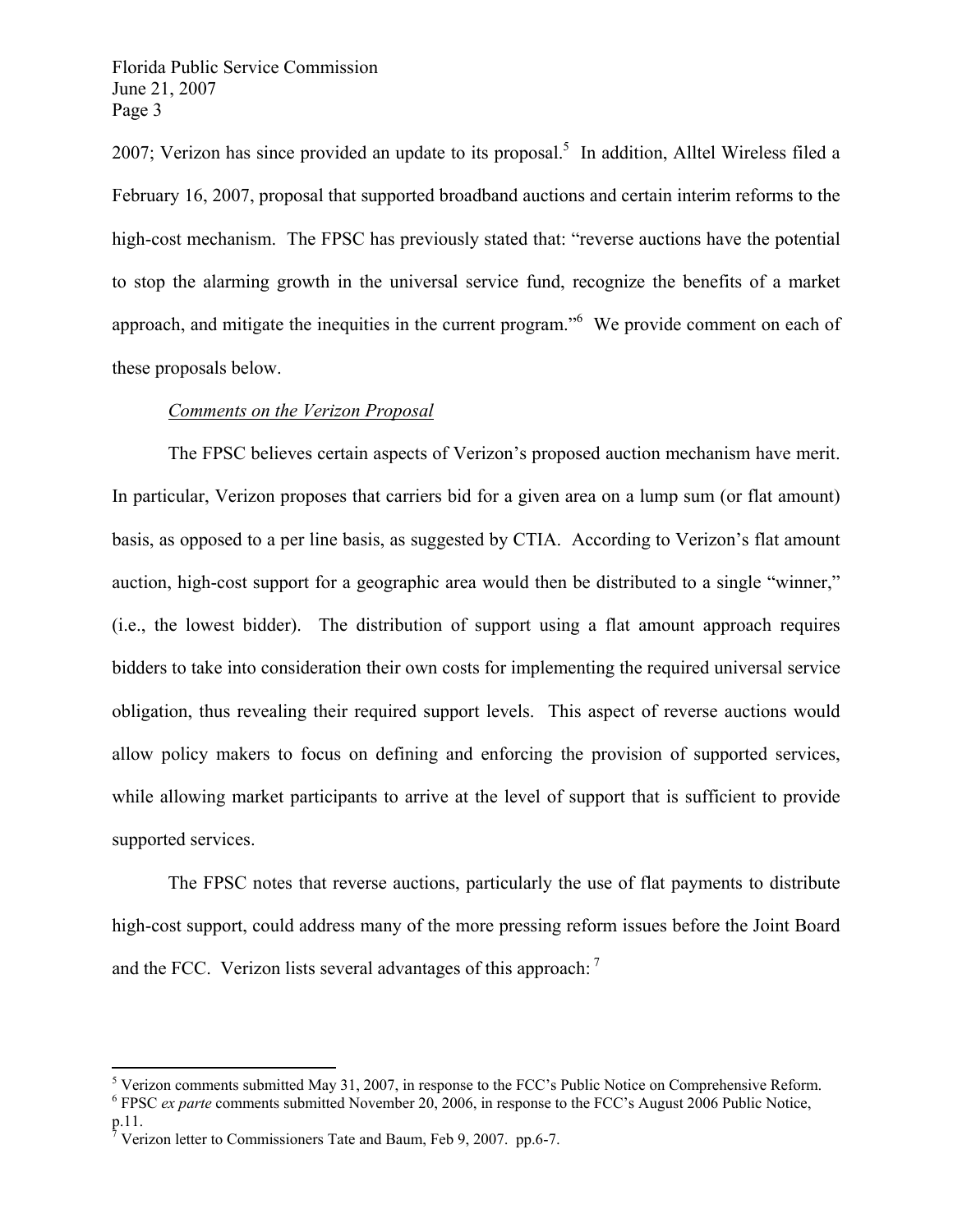- It eliminates the need to apportion support among different providers, avoiding controversial issues regarding whether support should be provided to primary or second lines, wireless handsets, or on some other basis.
- It also eliminates one of the main sources of growth in the fund in recent years: the addition of multiple handsets by each household.
- The format is simpler, and places the responsibility for estimating demand with the bidders themselves.
- The flat amount approach avoids distorting the incentive each ETC would have to gain or lose a customer.
- It would not prevent competition from occurring in an area that would otherwise have supported it.

In addition, auctions which result in a flat amount to a single winner provide a unique solution to the issue of competitive neutrality. Such an approach would allow every ETC the opportunity to bid for support, but would avoid funding multiple carriers in high-cost areas. Current high-cost distribution methods have failed to balance the needs of those receiving support with those that ultimately have to pay for such support. Reverse auctions that provide a flat amount of support to a single winner address many of the conflicts that arise when multiple competitors seek support in a high-cost area.

#### *Concurrent Wireline and Wireless Auctions*

One major issue for consideration regarding Verizon's proposal would be whether to conduct separate auctions in each area for wireless ETCs, with wireline auctions to follow at some later time. CTIA has expressed concern that reverse auctions might be applied solely to ration support to wireless ETCs, while wireline ETCs (largely incumbents) would maintain their existing support. Verizon proposes a multi-year transition to a reverse auctions mechanism by first implementing auctions in areas with multiple wireless CETCs, then implementing auctions in areas with multiple wireline carriers (including the incumbent and other wireline CETCs). After the FCC reviews the results of the auctions experience, Verizon mentions the possibility of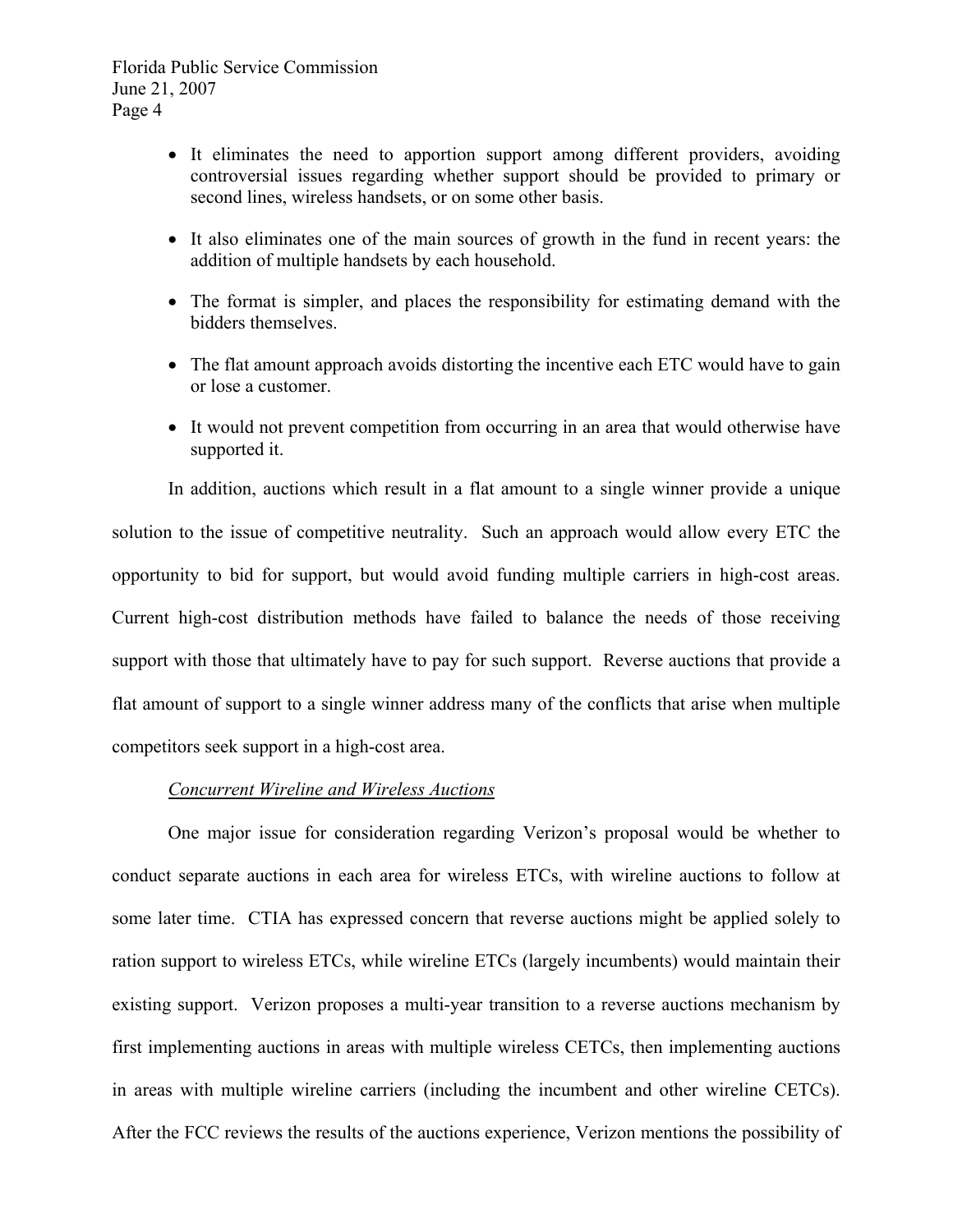a general auction. In this case, both wireline and wireless ETCs would bid against each other to select a single universal service provider for each area.

This lengthy road map towards an eventual intermodal auction may not be necessary in all areas. In particular, areas where one or more CETCs are capable of fulfilling the responsibilities outlined by the auction may move to a single auction more quickly than Verizon proposes. The critical factor for such a general auction is that eligible bidders be capable of, and commit to, providing supported services throughout the area to be auctioned. Where multiple unaffiliated carriers are willing, and able, to bid for the provision of supported services, there seems little reason to prolong a general auction to determine the most effective provider. To conduct auctions for only wireless ETCs, in such instances, would only delay needed cost accountability for the high-cost program.

The FPSC believes that any decision to implement a reverse auction mechanism would require a period of transition. Furthermore, an explicit determination of the responsibilities and penalties for an auction winner is also necessary and should be part of the FCC's request for proposals.

#### *Service Quality*

 $\overline{a}$ 

The FPSC again expresses its concern about whether a competitive bidding program may adversely affect the service quality provided to consumers, since CETCs generally rely on the incumbent wireline provider's network.<sup>8</sup> For example, the incumbent's wireline network terminates calls that originate on a wireless network and terminate on the wireline network, connects cell towers, and transports wireless long distance traffic. Clearly, it is an important element to most competitive providers. Therefore, when exclusive support is awarded to a carrier other than the incumbent, the FCC and the state would have to carefully ensure that the

<sup>&</sup>lt;sup>8</sup> Ex Parte Comments of the FPSC in CC Docket No. 96-45, p5. Filed on November 20, 2006.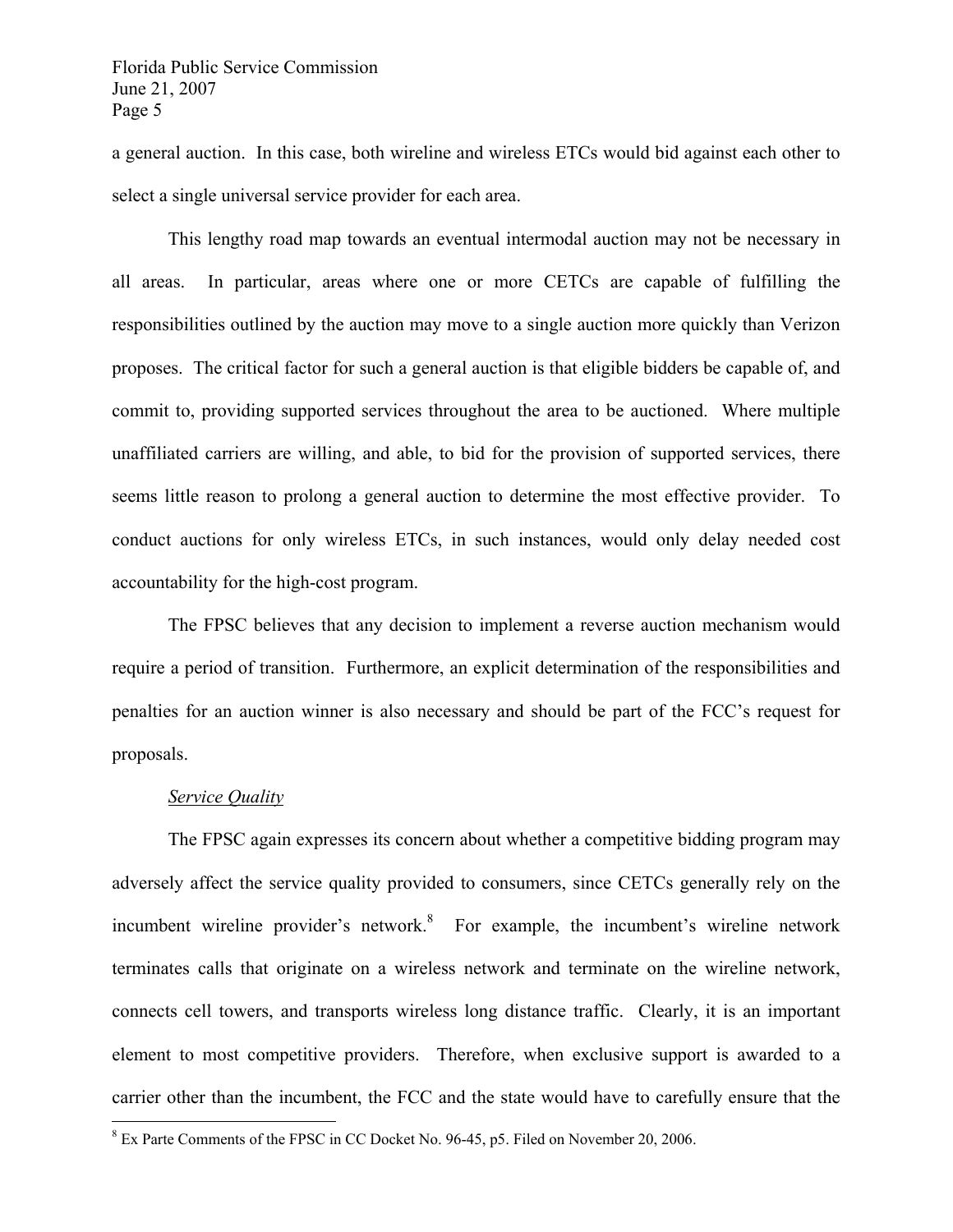winning carrier is able to meet its service quality obligation. Should the funded ETC be unable to sustain service quality standards, the FCC should either revoke the carrier's designation as the funded ETC and hold a new auction, or impose significant penalties and prescribe remedial actions required of the bid winner.

#### *Jurisdictional Roles*

The FPSC has also provided comment on the need to consider jurisdictional roles under an auction mechanism. As mentioned in our ex parte comments, the FPSC believes that selection of an auction winner should be subject to overarching federal guidelines. In order for reverse auctions to achieve the desired objectives, we believe it is necessary to have consistency in the implementation and administration of the reverse auction process. $\frac{9}{10}$  In addition, we note that the FCC, with input from the states, should establish the applicable procedures and implementation guidelines for administration of auctions that should be applied nationally. The FCC should also select the auction winner in consultation with the state commission to ensure consideration of state-specific factors such, as carrier-of-last-resort (COLR) obligations and service quality requirements existing under state law.

We stress the need to carefully weigh COLR obligations under any reverse auction implementation. Florida law currently requires each incumbent local exchange telecommunications company to furnish basic local exchange service to any person requesting service within the incumbent local exchange company's (ILEC's) service territory.<sup>10</sup>

 $9^9$  Id. p.4.

 $10$  Section 364.025(6)(b), Florida Statutes, identifies limited circumstances where an incumbent LEC can request relief from its carrier-of-last-resort obligation upon a showing of good cause. Such areas where an incumbent LEC may make such requests include multitenant business or residential property when the owner (or developer) prohibits installation of LEC equipment or collects telecommunications fees directly from occupants or residents.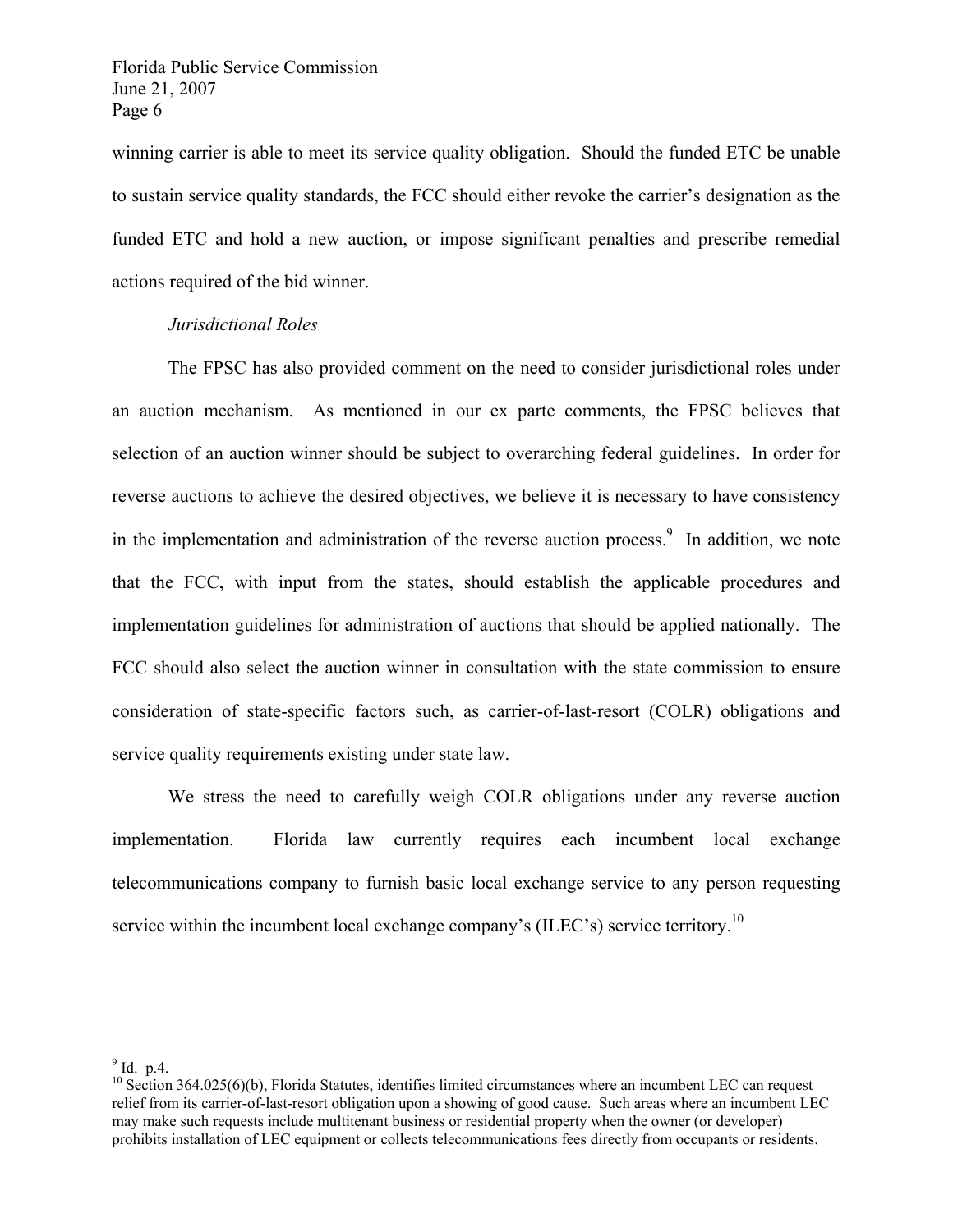#### *Comments on the CTIA Proposal*

 CTIA also submitted a proposal for reverse auctions to determine high-cost universal service support.<sup>11</sup> CTIA's model for reverse auctions differs from that of Verizon by proposing:

- multiple high-cost support recipients, with the auction winner receiving more than other eligible carriers (i.e., rejection of "winner-takes-all" model).
- reverse auctions to determine support on a per line basis, as opposed to a lump sum.

While CTIA's approach provides equal funding opportunities to both incumbents and competitive ETCs, it does so by continuing the current policy of supporting unlimited competitors in high-cost areas. The allocation of support on a per line basis results in equal highcost payments for an unlimited number of lines (both wireline and wireless) per household. The FPSC opposes this proposal because it retains the problem of providing support to multiple carriers at consumers' expense.

Alternatively, Verizon's proposal to allocate support in a flat amount per area would require bidders to estimate the economic cost of each primary and additional line when calculating their bid. Verizon's approach would allow for support of multiple lines, thus avoiding the primary line restriction.

#### *Comments on the Alltel Wireless Proposals*

Alltel Wireless proposes several transitional reforms to the existing universal service system, which would provide needed reform to the high-cost fund immediately.<sup>12</sup> Alltel proposes a means to curb growth in per-line support by allowing the per-line support in a study area to increase each year only by the amount of inflation. This approach may be a short-term measure while a more comprehensive reform is considered. However, it improves the current

 $11$  CTIA reply comments, filed November 8, 2006.

<sup>&</sup>lt;sup>12</sup> Alltel letter to Commissioner Tate and Commissioner Baum, February 16, 2007.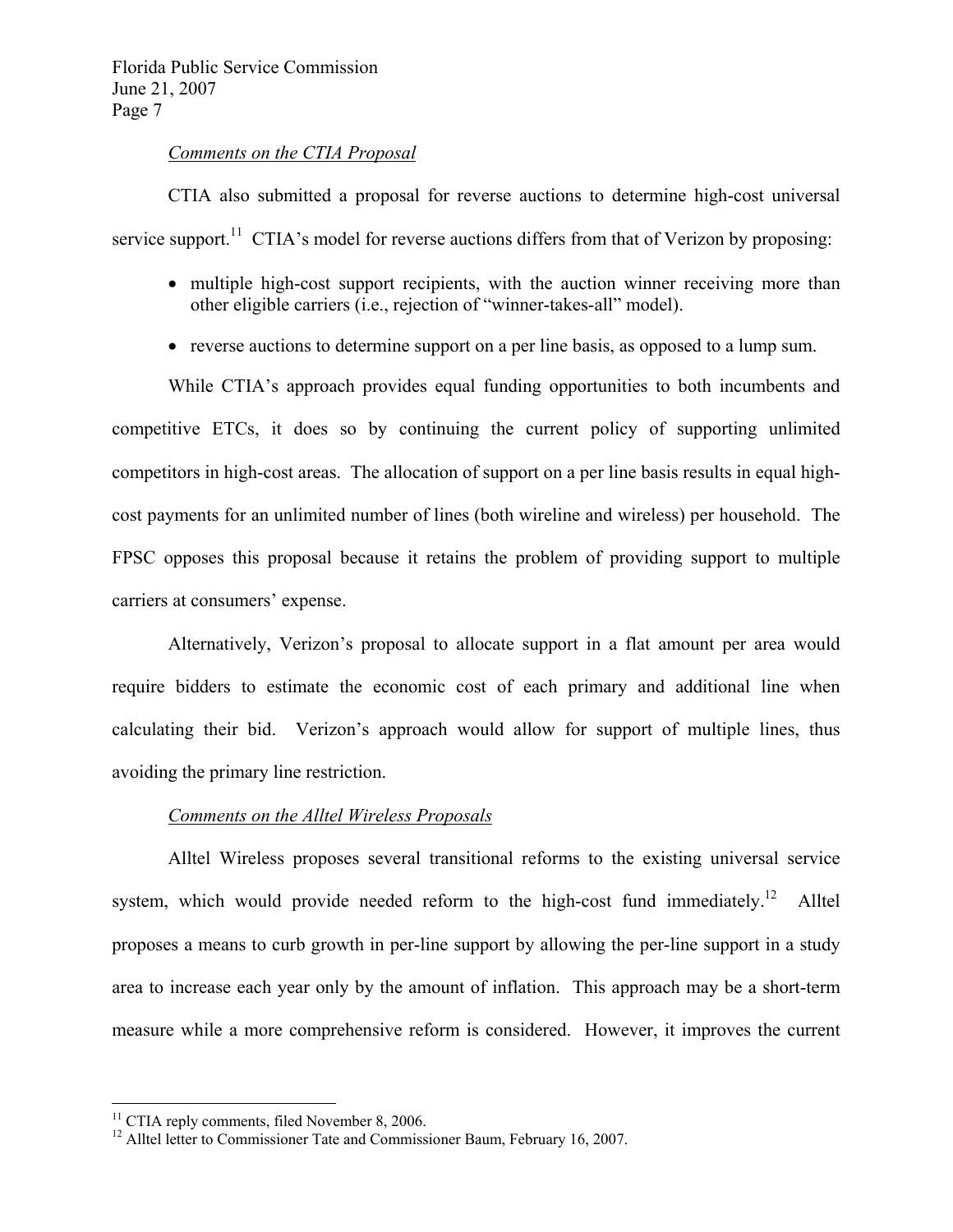mechanism by preventing an upward spiraling of per-line support to both ETCs and CETCs due to a decline in ETC lines.

Alltel also supports the consolidation of multiple study areas owned by the same holding company within a state. After consolidation, high-cost support would be based on cost data for the entire combined study area. The FPSC continues to support this proposal to appropriately recognize cost savings where companies have benefited from economies of scale and scope.<sup>13</sup> This has the result of reducing support to carriers in recognition of this fact. Currently, support for each study area is determined on a stand-alone basis without recognizing the efficiencies of carriers with multiple study areas. Consolidation of study area costs is also supported by NASUCA.<sup>14</sup>

The FPSC disagrees with Alltel's proposed broadband pilot program. As we note in the "Broadband" section, we believe that it is premature to add broadband to the list of supported services. To do so would likely exacerbate the current financial strains that the universal service fund is experiencing. In addition, public/private partnerships are a preferable solution to target deployment of broadband services.

#### **GIS Technology and Network Cost Modeling**

 The Joint Board also seeks comment on how GIS technology could be used in network cost modeling to more efficiently calculate and target support at more granular levels. The FPSC agrees with the comments of the Nebraska Public Service Commission that: "Using GIS data already available, such as location of roads, urban centers, wireless tower location, topography, and population density provides a more complete picture of the market.<sup>"15</sup> The FPSC has

<sup>&</sup>lt;sup>13</sup> Ex Parte Comments of the FPSC in CC Docket No. 96-45. Filed on November 20, 2006, at p.9.

<sup>&</sup>lt;sup>14</sup> Comments of NASUCA at p.25.

<sup>&</sup>lt;sup>15</sup> Comments of the Nebraska PSC at p.6.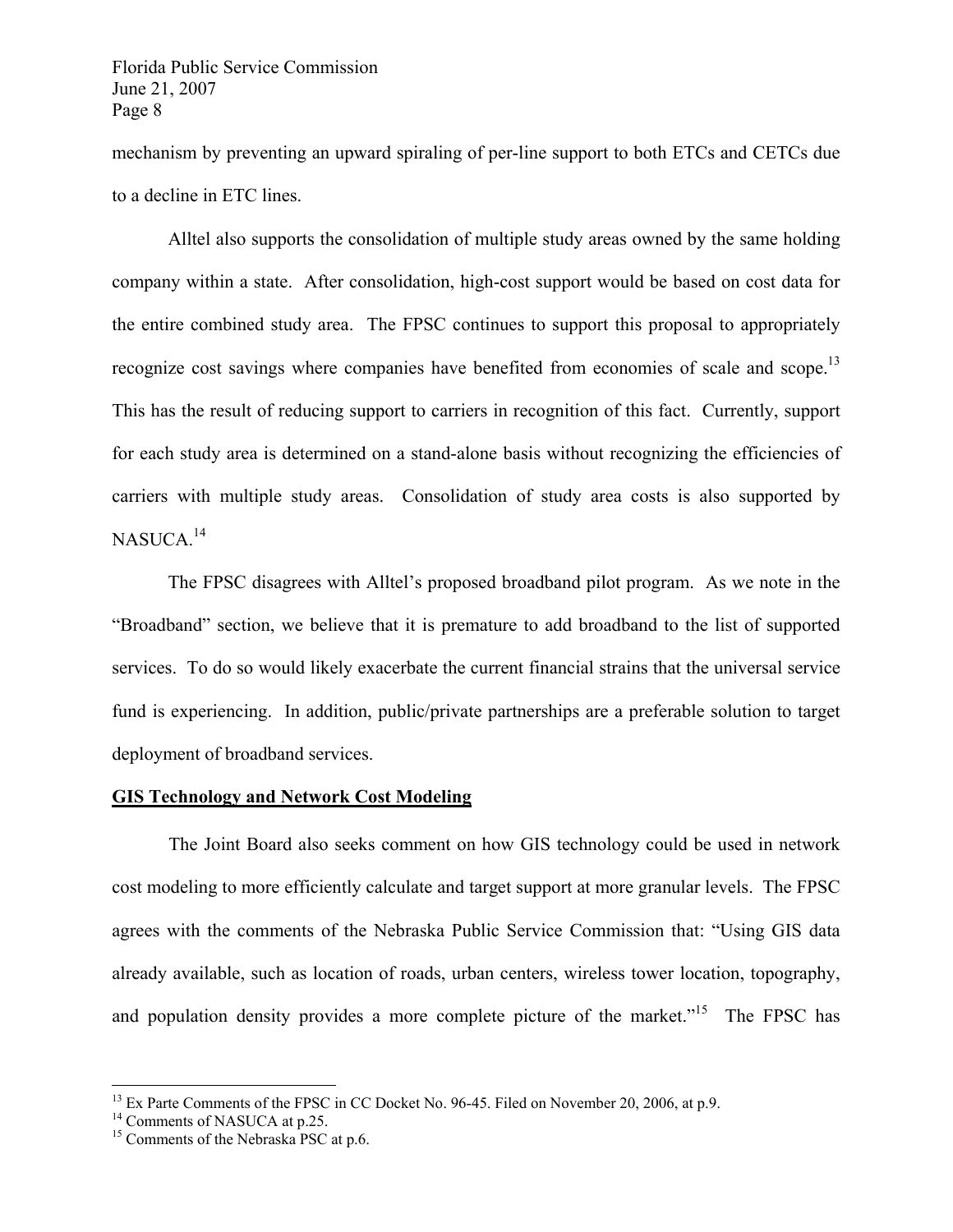traditionally endorsed making further refinements to the FCC's Synthesis Model.<sup>16</sup> Consistent with that position, the FPSC agrees with a number of other commenters that the current model is in need of reform.<sup>17</sup> To that extent, a revised forward-looking model, that more accurately targets support while capturing important key characteristics affecting costs, is desirable. Even if the Joint Board and the FCC wish to maintain distinct mechanisms for rural and non-rural carriers, an improved cost model could still be used to target support below the study area level, as suggested by Embarq.<sup>18</sup>

#### **Competitive ETC Support**

 In the companion Recommended Decision, the Joint Board recommends that the FCC consider abandoning the so-called identical support or portability rule. The FCC determined, in the First Report and Order, that it was appropriate to calculate per-line portable universal service support for competitive ETCs based on the support that the ILEC would receive for the same line (the identical support rule). The rule evolved from the competitive neutrality criteria that the Joint Board recommended the FCC adopt as an additional principle relating to universal service. The FCC concurred, and defined this principle in the context of determining universal service support as:

COMPETITIVE NEUTRALITY – Universal service support mechanisms and rules should be competitively neutral. In this context, competitive neutrality means that universal service support mechanisms and rules neither unfairly advantage nor disadvantage one provider over another, and neither unfairly favor nor disfavor one technology over another.<sup>19</sup>

 The significant difference, however, in what the Joint Board recommended and the FCC implemented, was that the Joint Board specifically envisioned that competitors would compete

<sup>&</sup>lt;sup>16</sup> Comments of the FPSC in FCC Docket No. 96-45 Filed on September 6, 2000, and October 3, 2001.<br><sup>17</sup> Comments of Dobson Cellular at pp.5-9, NASUCA at pp13-14, Nebraska PSC at p.6, Sprint Nextel at pp.18-20, and Windstream at pp.5-6.

<sup>18</sup> Comments of Embarq at p.9.

<sup>19</sup> FCC, First Report and Order, FCC 97-157. FCC Docket No. 96-45. Released: May 8, 1997. ¶ 47.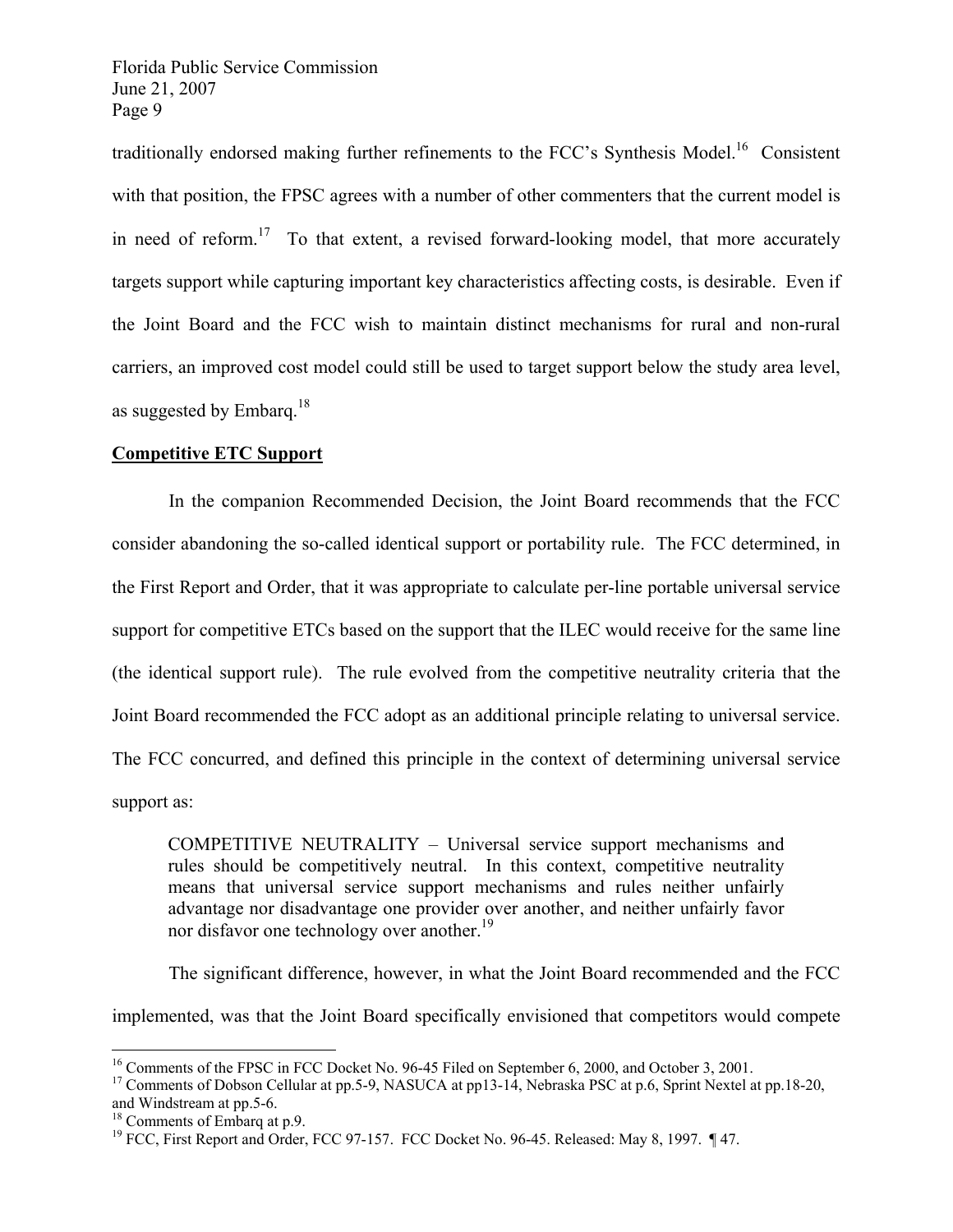for consumers.<sup>20</sup> The Joint Board, in its First Recommended Decision, and again in a subsequent recommendation, $^{21}$  urged the FCC to limit support to one line per household. By not limiting the amount of support, each additional line that CETCs sold to consumers was eligible for support, thus escalating the size of the fund. Currently, support for competitive ETCs is based on the perline equivalent support amount distributed to the incumbent carriers; not on a competitive ETC's own costs.

 The FPSC agrees with the Joint Board and other commenters that the identical support rule should be abandoned.<sup>22</sup> It could be argued that the identical support rule is not completely neutral. That is, to the extent that one carrier's cost is significantly different, basing the support on the higher cost carrier's network, results in revenue windfall for the second carrier. Thus, one carrier is advantaged, while the other is disadvantaged.

 Furthermore, this principle should be looked at in conjunction with other principles found in Section 254(b) of the Act.<sup>23</sup> The FCC came to the same conclusion.<sup>24</sup> Given the current state of the high-cost program, the current competitive neutrality principle must be balanced with the statutory principle of "specific, predictable, and sufficient" support. The Joint Board has repeatedly found that "sufficient" also means "no more than sufficient."<sup>25</sup> Competitive neutrality should not be interpreted as requiring that all carriers receive the same amount of support, but rather, that all eligible carriers have an equal opportunity to compete for support. If the FCC moves forward with a pilot reverse auction mechanism, the competitive neutrality principles

 $20$  Recommended Decision, FCC 96J-3, Released November 8, 1996. [89.]

<sup>&</sup>lt;sup>21</sup> Recommended Decision, FCC 04J-1, Released February 27, 2004.  $\frac{4}{56}$ .

<sup>&</sup>lt;sup>22</sup> Comments of NASUCA at p.20, Frontier Communications at p.5, Iowa Utilities Board at p.4, National Exchange Carrier Association at p.9, National Telecommunications Cooperative Association at p.18, Nebraska Public Service Commission at p.11, New Jersey Board of Public Utilities at p.11, South Carolina Office of Regulatory Staff at p.3, Rural Independent Competitive Alliance at p.14, Windstream at p.7, Embarq at p.21, and Verizon at p.11.  $^{23}$  47 U.S.C. § 254(b)

<sup>&</sup>lt;sup>24</sup> FCC, First Report and Order, FCC 97-157. FCC Docket No. 96-45. Released: May 8, 1997.  $\parallel$  52.

<sup>&</sup>lt;sup>25</sup> Recommended Decision, FCC 98J-7, Released November 25, 1998. ¶3; Recommended Decision, FCC 02J-2, Released October 16, 2002. ¶¶14, 16.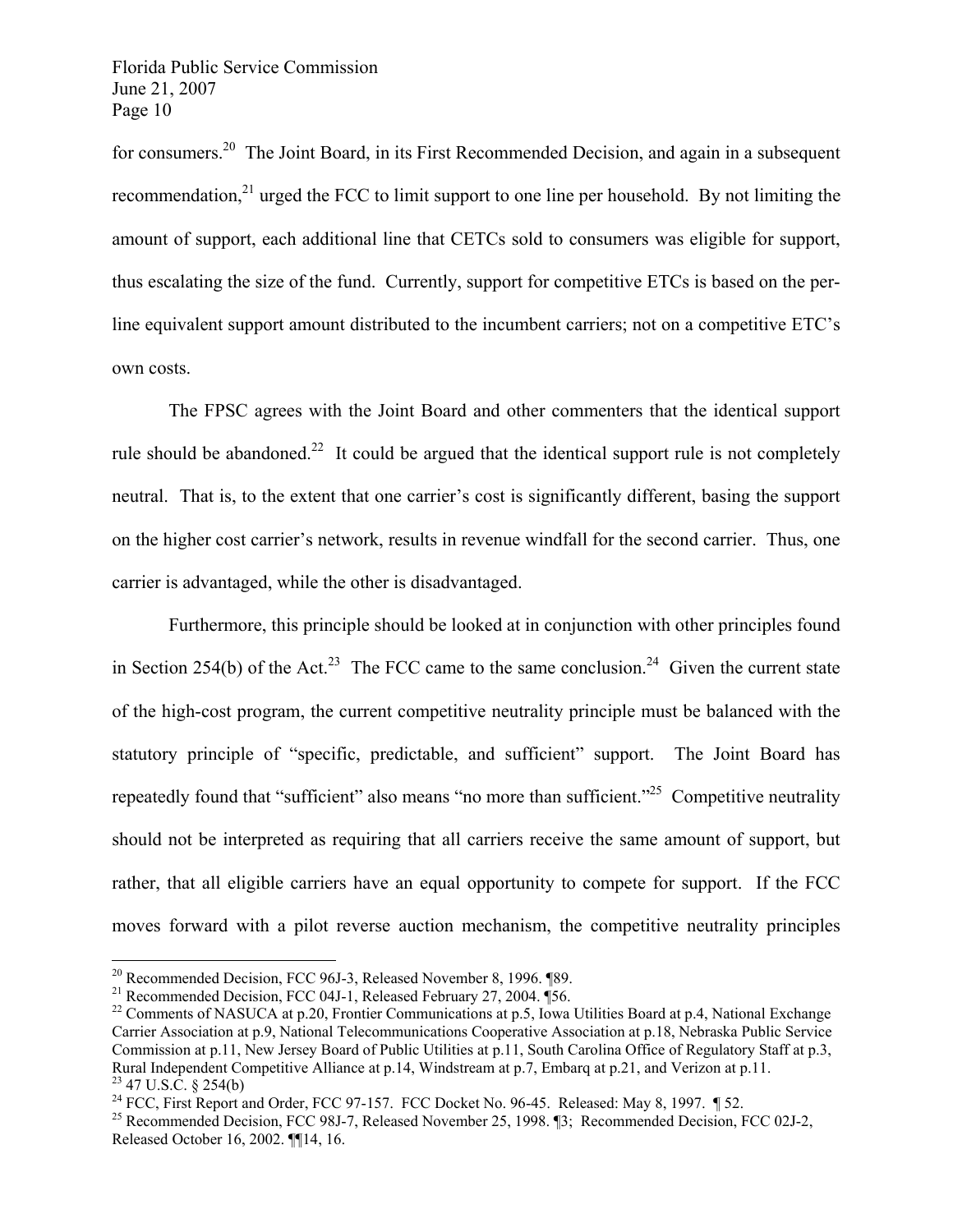would allow eligible carriers using different technologies an opportunity to compete for highcost support.

 The competitive neutrality principle can still be implemented by providing an opportunity for all carriers, regardless of technology, to receive support based on their own costs. As we have stated in prior comments, such support should be capped at the ILEC's per-line cost.<sup>26</sup> This position is also supported by NASUCA's comments.<sup>27</sup> Capping support would prevent competitive ETCs from reaping unreasonable per-line support on an embedded basis. This would provide sufficient support in recognition of more efficient, least-cost, technologies. Given the current stress the universal service program is undergoing, the FPSC believes that the identical support rule should be eliminated.

#### **Broadband**

 As part of its Notice, the Joint Board asks whether it should consider adding broadband to the list of supported services, and whether there are statutory impediments to doing so. Section 254 of the Act defines universal service as "an evolving level of telecommunications services."<sup>28</sup> While the Joint Board and the FCC could expand the definition to include additional supported services, the FPSC does not believe it is necessary or advisable to do so at this time. The Act specifies the following four criteria that the Joint Board and FCC should consider when determining if a service should be included within the definition of supported services. The criteria enumerated within the Act are that supported services:

- (A) are essential to education, public health, or public safety;
- (B) have, through the operation of market choices by customers, been subscribed to by a substantial majority of residential customers;

 $^{26}$  Ex Parte Comments of the FPSC in CC Docket No. 96-45. Filed on November 20, 2006, at p.10.

 $27$  Comments of NASUCA at p.20.

 $^{28}$  47 U.S.C. § 254(c).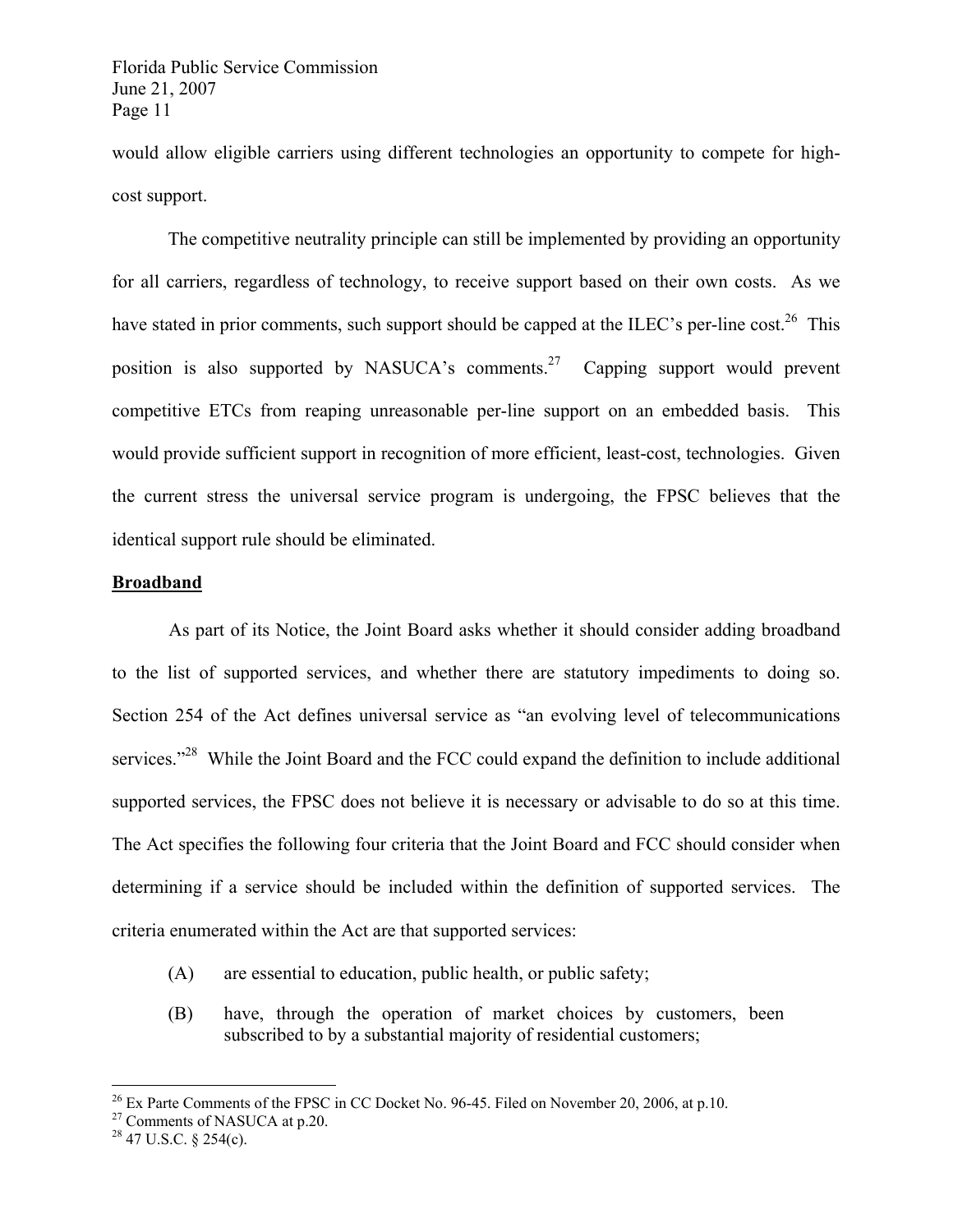- (C) are being deployed in public telecommunications networks by telecommunications carriers; and
- (D) are consistent with the public interest, convenience, and necessity.<sup>29</sup>

#### *Essential to Education, Public Health, or Public Safety*

 The federal universal service program allocates \$2.25 billion in support, per year, to provide telecommunications and broadband services specifically for schools and libraries. From 1998 through December 31, 2005, over \$16.48 billion in schools and libraries funding commitments have been issued nationwide. $30$  The federal universal service program also provides support to rural health care providers to provide telecommunications and broadband services. The rural healthcare program has been expanded to include the costs of interconnecting with both Internet2 and National LambdaRail, Inc. Thus, the FPSC contends that one of the primary goals in expanding the definition to include broadband is already addressed by other support mechanisms within the federal universal service program.

#### *Subscribed to by a Substantial Majority of Residential Customers*

 In the second criterion, the Act specifies that the Joint Board should consider whether a "substantial majority of residential customers" have subscribed to a service. The FPSC does not believe that this benchmark has been reached. Data from the Pew Internet & American Life Project indicates that, as of March 2006, 42 percent of all American adults had a high-speed Internet connection at home. This is less than the "substantial majority" cited within the Act. Even Florida, which is one of the top ten states in broadband subscriptions, is below 50 percent of households.<sup>31</sup>

<sup>&</sup>lt;sup>29</sup> 47 U.S.C. § 254(c)(1)(A-D)

<sup>&</sup>lt;sup>30</sup> Universal Service Administration Company – Fast Facts: Retrieved May 29th, 2007, from: http://www.usac.org/about/universal-service/fund-facts/fund-facts.aspx.<br><sup>31</sup> Ex Parte Comments of Verizon, in FCC Docket Nos. 07-38, 07-45. p.3, Filed May 17, 2007.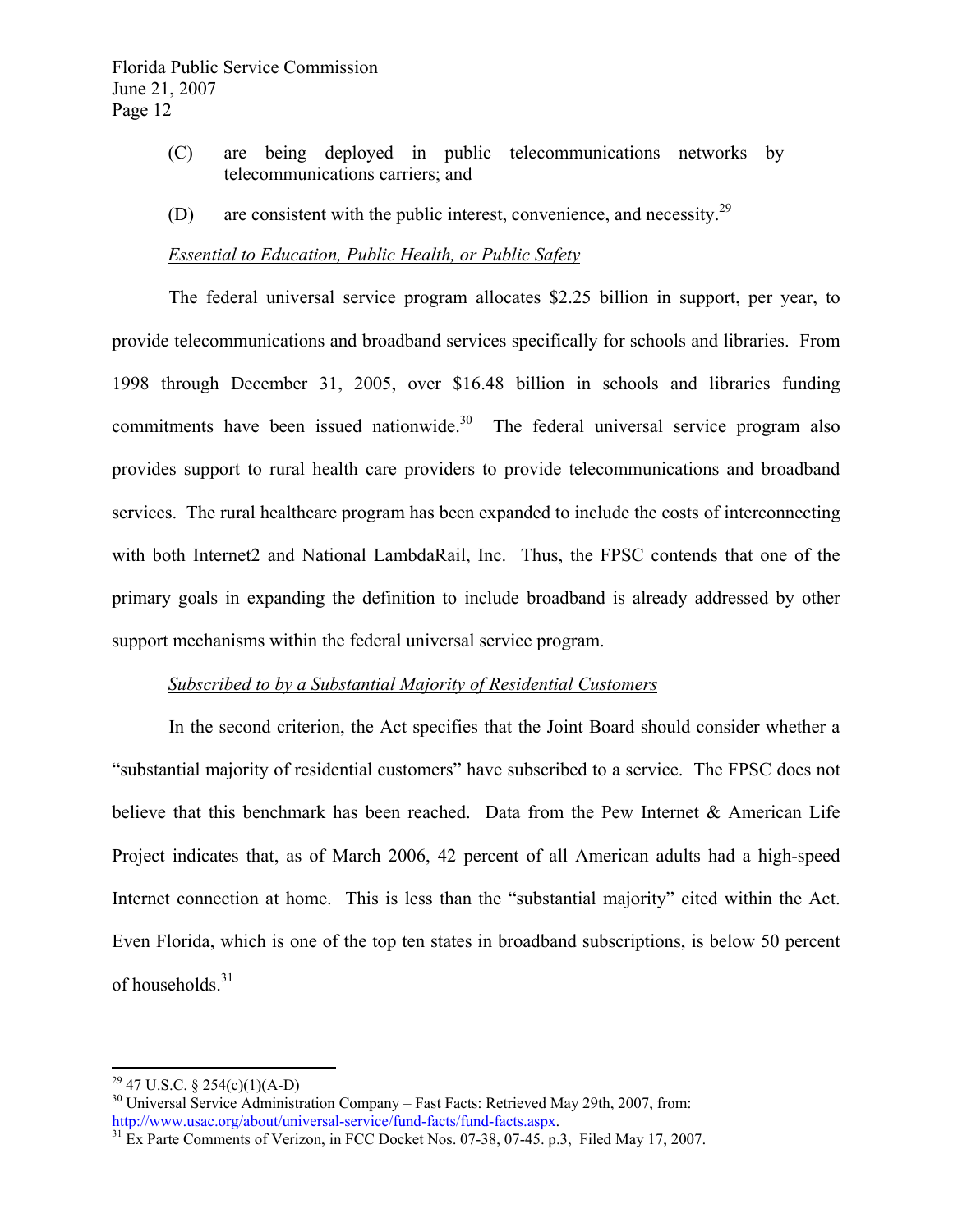$\overline{a}$ 

#### *Deployed in Public Telecommunications Networks*

 Admittedly, broadband service has to be available to consumers in order for them to purchase it. The deployment data indicates that both telecommunications and cable providers have expanded their networks to provide such access. The FCC has noted that advanced telecommunications capability is being deployed on a reasonable and timely basis to all Americans.<sup>32</sup> According to the FCC's own data, cable broadband service is available to 93 percent of all residential end-user premises where cable systems offer cable television service as of June 30, 2006.<sup>33</sup> By comparison, DSL is available to 79 percent of all residential end-user premises where ILECs offer local telephone service.<sup>34</sup> This suggests that while broadband is generally available to the majority of residential consumers, a substantial majority has not subscribed to the service at this time.<sup>35</sup> While subscribership has increased, it has not reached the threshold level identified in the Act for it to be considered a supported service. Furthermore, this information indicates that providers have been investing in their networks to make broadband available without having to expand the definition of supported services.

#### *Consistent with the Public Interest, Convenience, and Necessity*

 Some may argue that the public interest standard, alone, is reason enough to expand the definition of supported services to include broadband, and that economic development and innovation require such action. Some have pointed to reports by the Organization for Economic Cooperation and Development (OECD) indicating the broadband deployment in the U.S. has not kept up with other developed countries. In December 2006, the OECD reported that the U.S.

<sup>&</sup>lt;sup>32</sup> FCC, Availability of Advanced Telecommunications Capability in the United States, Fourth Report to Congress. September 9, 2004.

 $33$  FCC, High-Speed Services for Internet Access: Status as of June 30, 2006. Table 14. Released January 2007.  $34$  Id.

<sup>&</sup>lt;sup>35</sup> Comments of the National Cable & Telecommunications Association, GN Docket No. 07-45 May 16, 2007, p. 5. NCTA indicates that this number may have increased since the date of the FCC report to more than 94 percent of all U.S. homes.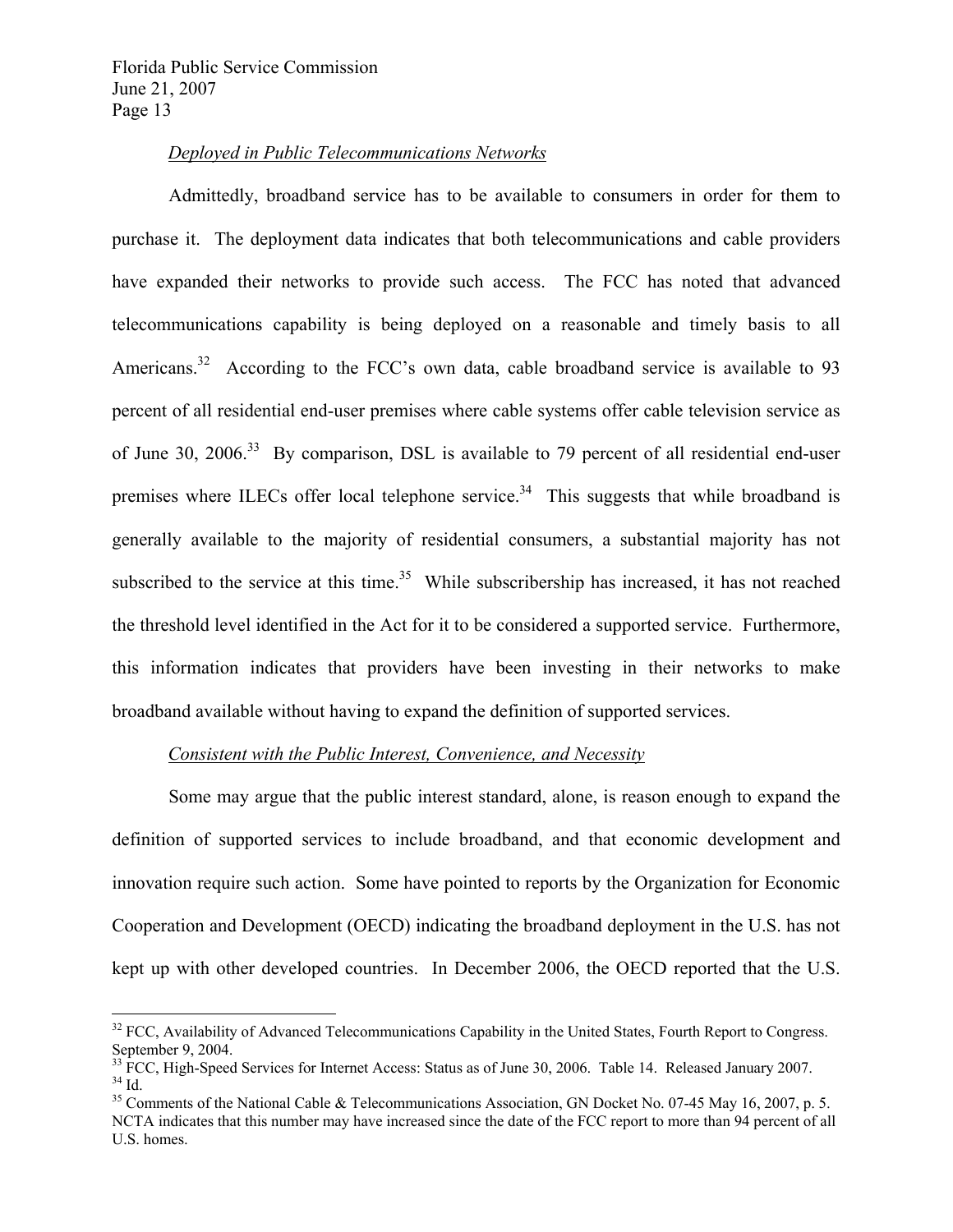ranked fifteenth out of the 30-nation members in per capita broadband use. That ranking is down from twelfth place, six months earlier, and from fourth place in 2001.

 The FPSC contends, as have others, that these statistics are misleading. For example, Verizon has noted that while 42 percent of U.S. households have adopted broadband, the average for the European Union countries was only 23 percent.<sup>36</sup> The comparison of smaller countries to the entire U.S. masks the significant broadband deployment achieved without the use of universal service support. In comparing the characteristics of each country:

- Thirteen of the fourteen countries that the OECD ranks higher are geographically smaller than the U.S.
- Nine of the fourteen have population densities that are greater than the U.S.
- The remaining five have populations that are less dense than the U.S., but are concentrated in specific areas.

 A number of individual states share these characteristics, but these characteristics are not found throughout the nation. The FPSC contends that a more accurate assessment would compare like-sized geographic areas.

 One overlooked strength in the U.S. broadband market is the presence of competing platforms. These competing platforms have resulted in lower prices without relying on universal service subsidies. AT&T noted that their monthly rate for 1.5 Mbps DSL service declined 60 percent, from \$49.95 to \$19.99, between 2004 and  $2007$ .<sup>37</sup> Moreover, new competitive platforms are beginning to see significant growth. Commissioner McDowell noted recently that "mobile wireless broadband connections increased from 83,503 at the end of 2005, to 1.91

<sup>36</sup> Verizon, Ex Parte Comments. FCC Docket Nos: 07-38, 07-45. May 17, 2007.

<sup>37</sup> AT&T, Comments. GN Docket No. 07-45. May 16, 2007.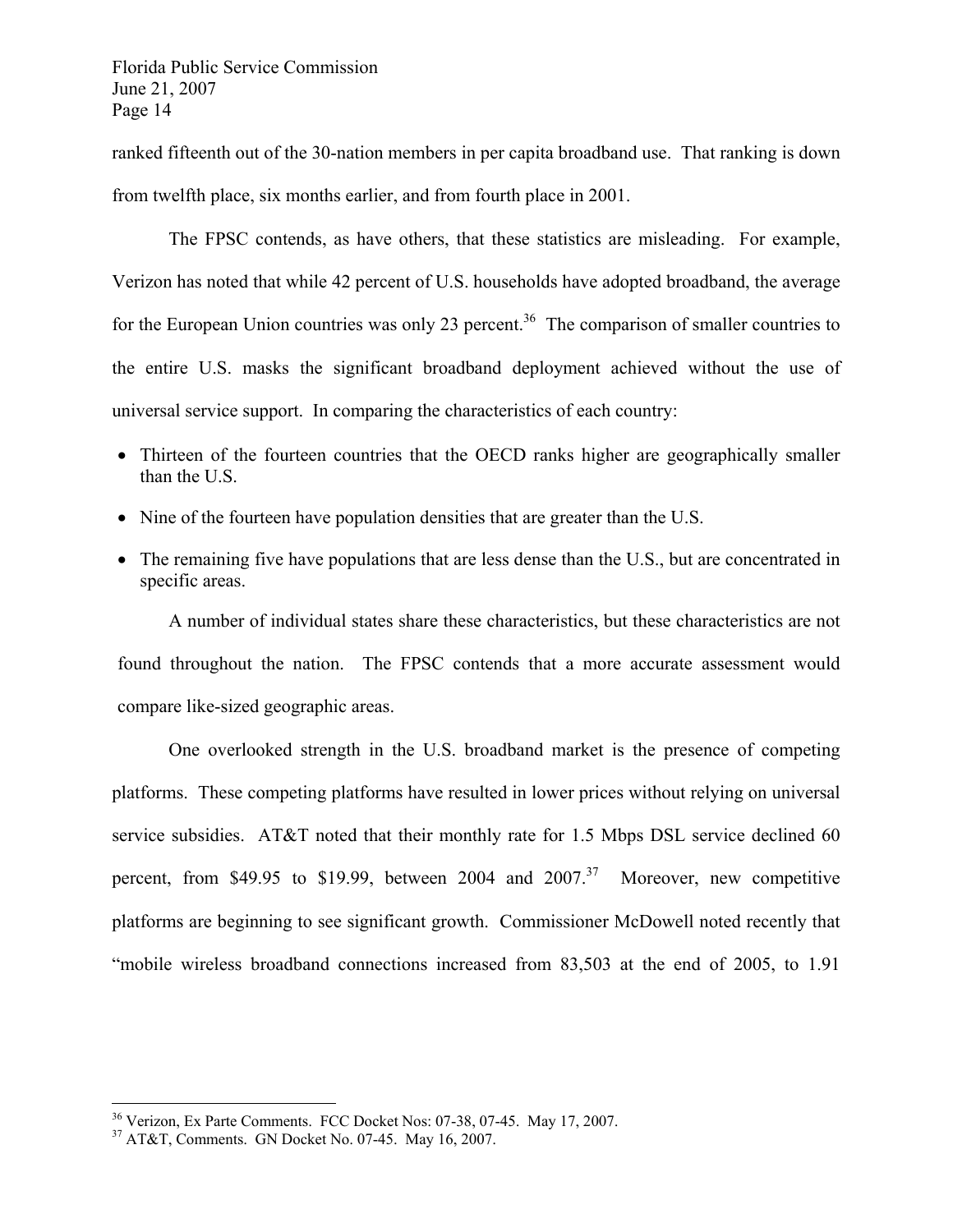million by mid-2006.<sup>38</sup> In addition, at least one wireless provider has even offered to build a national wireless broadband network without the use of federal universal service support.<sup>39</sup> This further suggests to the FPSC that expanding the definition of supported services to include broadband is not necessary at this time.

 Another criticism leveled against the current state of broadband deployment relates to the maximum speed such broadband service can provide. A recent analysis by Analysys Consulting brings new light to these allegations.<sup>40</sup> Specifically, most broadband deployment assessments focus on the advertised speed of those connections, not the speed actually experienced by most consumers. Their analysis indicated that the "differences in actual bandwidth speed among the offerings of broadband service providers internationally are less significant than simple advertised rates imply." Thus, the broadband speeds available to U.S. consumers are not drastically slower than service in other countries.

 The FPSC agrees with those commenters that note that expanding the definition of supported services at this time would add considerable strain to the already oversized universal service fund.<sup>41</sup> Given the overall success of deployment, and other funding available to provide broadband to schools and libraries, the FPSC opposes further expanding the definition of supported services to include broadband. To the extent that there are areas where consumers do not have available broadband services, the FPSC believes that public/private partnerships are a preferable solution.

<sup>&</sup>lt;sup>38</sup> Remarks of Commissioner Robert M. McDowell Before the National Telecommunications Cooperative Association, February 6, 2007, Orlando, Florida. http://hraunfoss.fcc.gov/edocs\_public/attachmatch/DOC-270406A1.doc<br><sup>39</sup> Application by M2Z Networks, Inc. for License and Authority to Provide National Broadband Radio Service in

the 2155-2175 MHz Band. WT Docket Nos. 07-16, 07-30; September 1, 2006.

<sup>&</sup>lt;sup>40</sup> Analysys Consulting Limited, "Survey of International Broadband Offerings," Michael Kende, Principal Consultant, October 4, 2006. Retrieved May 29th, 2007, from:<br>http://www.analysys.com/pdfs/BroadbandPerformanceSurvey.pdf

 $\frac{41}{11}$  Comments of the National Cable & Telecommunications Association at p.3, New Jersey Board of Public Utilities at p.11, and Sprint Nextel Corporation at p.17.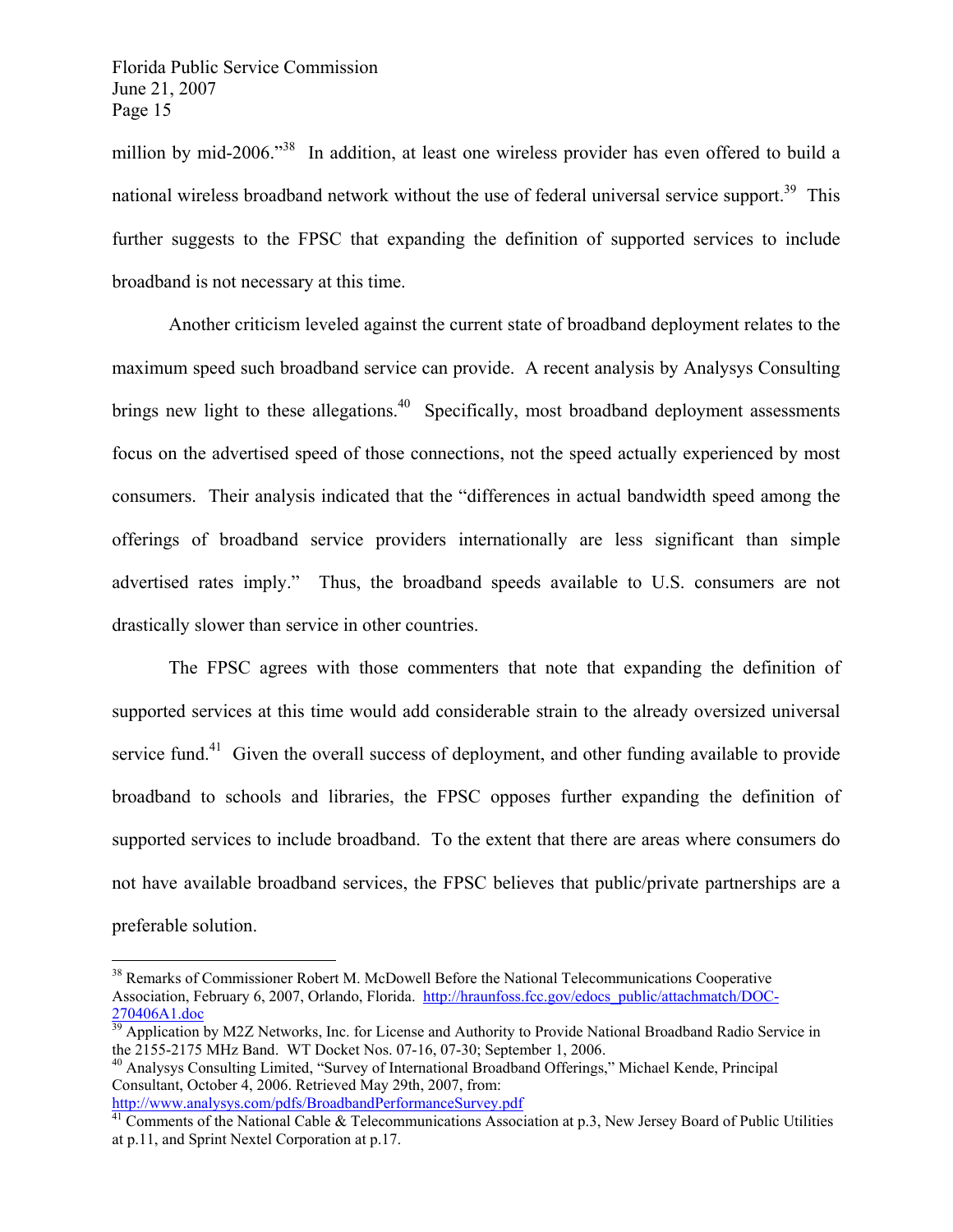#### **Conclusion**

 The FPSC supports the Joint Board's recommendation to place an interim cap on the support available to CETCs while it completes a more comprehensive recommendation. The FPSC urges the Joint Board and the FCC to reform the existing high-cost program. Unless action is taken to reform the program, the growth in the size of the fund will likely continue. As we have noted in prior comments, we are generally supportive of any action that would make the high-cost program more equitable, efficient, and effective. Current high-cost distribution methods have failed to balance the needs of those receiving support with those that ultimately have to pay for such support.

 If certain hurdles are overcome, the FPSC believes that a reverse auction could be a viable high-cost support mechanism in some areas. Auctions, if structured properly, could slow the growth of the fund and restrict the number of support recipients. Of the auction proposals filed to date, the FPSC believes that Verizon's proposal is more likely to limit further growth of the fund in study areas where more than one ETC is present.

 To the extent that the FCC intends to continue use of its Synthesis Model, the FPSC believes that model improvements and updated inputs must be considered. A stagnant model has the potential to misallocate scarce resources. A revised forward-looking model, that more accurately targets support while capturing important key characteristics affecting costs, is desirable. The FPSC supports the use of GIS data to more accurately estimate costs, and to target distribution of support where it is needed.

 The FPSC agrees with the majority of commenters that the identical support rule should be eliminated. Competitive neutrality should not be interpreted as requiring that all carriers receive the same amount of support, but rather that all eligible carriers have an equal opportunity